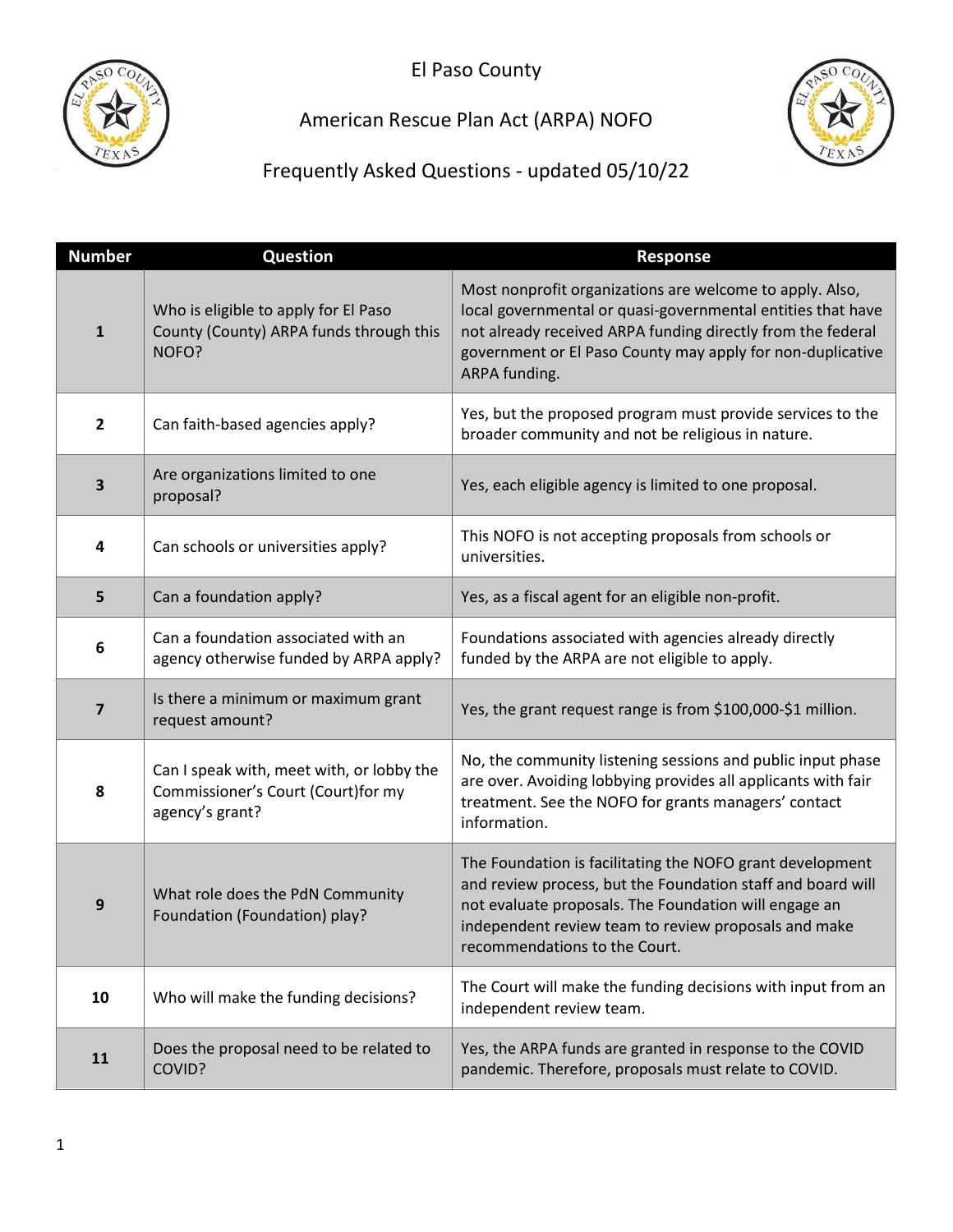

## American Rescue Plan Act (ARPA) NOFO



| <b>Number</b> | <b>Question</b>                                                                                                                                         | <b>Response</b>                                                                                                                                                   |
|---------------|---------------------------------------------------------------------------------------------------------------------------------------------------------|-------------------------------------------------------------------------------------------------------------------------------------------------------------------|
| 12            | Are there preferred services to be<br>funded?                                                                                                           | Yes, health, safety, community assistance, and career<br>training services and programs are a priority.                                                           |
| 13            | Can an eligible applicant submit a<br>request to support fundraising activities<br>or the development of fundraising<br>strategies?                     | No, the County seeks sustainable outreach and service<br>programs.                                                                                                |
| 14            | Can a nonprofit organization with an<br>office or operations in El Paso County,<br>but based outside the county, apply?                                 | Eligible nonprofit organizations must be headquartered with<br>a governing board in El Paso County. All funded services<br>must be offered in El Paso County.     |
| 15            | Can a nonprofit organization receive<br>ARPA funding from multiple sources?                                                                             | Yes, but these ARPA funds are not to be duplicative.<br>Organizations that received ARPA funds directly from the<br>state or federal government are not eligible. |
| 16            | Can a newly formed nonprofit apply if<br>the organization uses an established<br>nonprofit as the fiscal agent?                                         | Applicants must have been established before the pandemic<br>(i.e., before March 2020). A fiscal agent may be used.                                               |
| 17            | Can an eligible applicant submit a<br>request for funding to cover costs for<br>debt retirement or operating deficits?                                  | No, this type of request is not eligible for funding.                                                                                                             |
| 18            | Can an eligible applicant submit a<br>request for funding employee bonuses or<br>enhanced pay?                                                          | No, this type of request is not eligible for funding.                                                                                                             |
| 19            | Can an eligible applicant submit a<br>request for funding a large project<br>intending that the grant will help to<br>leverage support for the project? | Yes, the County will consider requests that leverage funding<br>from other sources for large projects.                                                            |
| 20            | Can an eligible applicant submit for<br>funding COVID 19 testing and treatment?                                                                         | No, this is not being funded under the NOFO.                                                                                                                      |
| 21            | Can an eligible applicant submit a<br>request for funding for a program that<br>supports organizational strategic<br>planning?                          | No, the County seeks sustainable outreach and service<br>programs.                                                                                                |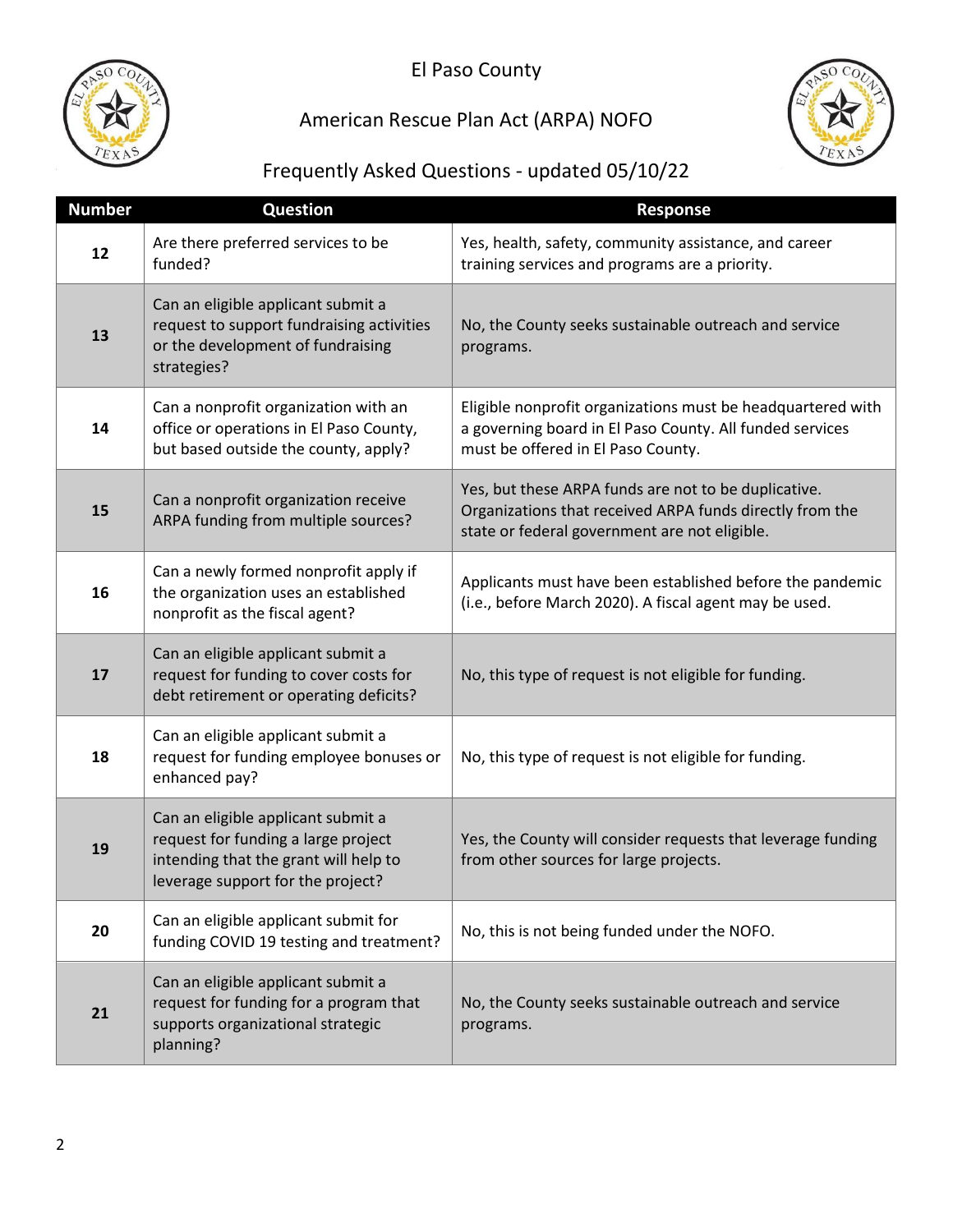

## American Rescue Plan Act (ARPA) NOFO



| <b>Number</b> | <b>Question</b>                                                                                                                                                                                 | <b>Response</b>                                                                                                                                                                                                                |
|---------------|-------------------------------------------------------------------------------------------------------------------------------------------------------------------------------------------------|--------------------------------------------------------------------------------------------------------------------------------------------------------------------------------------------------------------------------------|
| 22            | Can an eligible applicant apply for<br>funding to upgrade IT systems, such as<br>telephones, software, and computers?                                                                           | IT equipment directly related to a program is allowable, but<br>requests for general IT upgrades are not.                                                                                                                      |
| 23            | Can an eligible applicant submit for<br>funding communications and website<br>redesign costs?                                                                                                   | No, a website redesign or other electronic communication is<br>not eligible unless integral to the grant-funded program or<br>services.                                                                                        |
| 24            | What is the indirect rate for these<br>grants?                                                                                                                                                  | Ten percent                                                                                                                                                                                                                    |
| 25            | Can an eligible applicant submit a<br>request for funding materials and<br>training for licensed providers to add<br>billable services for its clients (e.g.,<br>telehealth delivery training)? | Yes, provided that the training costs are part of a broader<br>plan to deliver sustainable services.                                                                                                                           |
| 26            | Can an eligible applicant submit a<br>request for funding for COVID-related<br>cleaning supplies or personal protective<br>equipment?                                                           | No, this is not being funded under the NOFO.                                                                                                                                                                                   |
| 27            | Can an eligible applicant submit a<br>request for funding renovations?                                                                                                                          | No, this is not being funded under the NOFO unless such<br>renovations are necessary for a specific outreach or service<br>program.                                                                                            |
| 28            | Can an eligible applicant submit a<br>request for funding for new<br>construction?                                                                                                              | No, new construction will not be funded. ARPA funds must<br>be spent by 12/31/26. With supply chain and construction<br>delays, the County is not funding new construction.<br>However, the County may fund a design proposal. |
| 29            | Can an eligible applicant submit a<br>request to purchase land?                                                                                                                                 | No, this is not being funded under the NOFO.                                                                                                                                                                                   |
| 30            | Can an eligible applicant submit a<br>request to fund land studies or surveys?                                                                                                                  | Yes, these are eligible.                                                                                                                                                                                                       |
| 31            | How important is program sustainability?                                                                                                                                                        | Very important. The County would like to see a sustainable<br>outcome or feature from every funded program.                                                                                                                    |
| 32            | Can funds be used to provide short-term<br>or immediate assistance?                                                                                                                             | No, meeting short-term needs, such as providing food or<br>clothes, are not eligible.                                                                                                                                          |